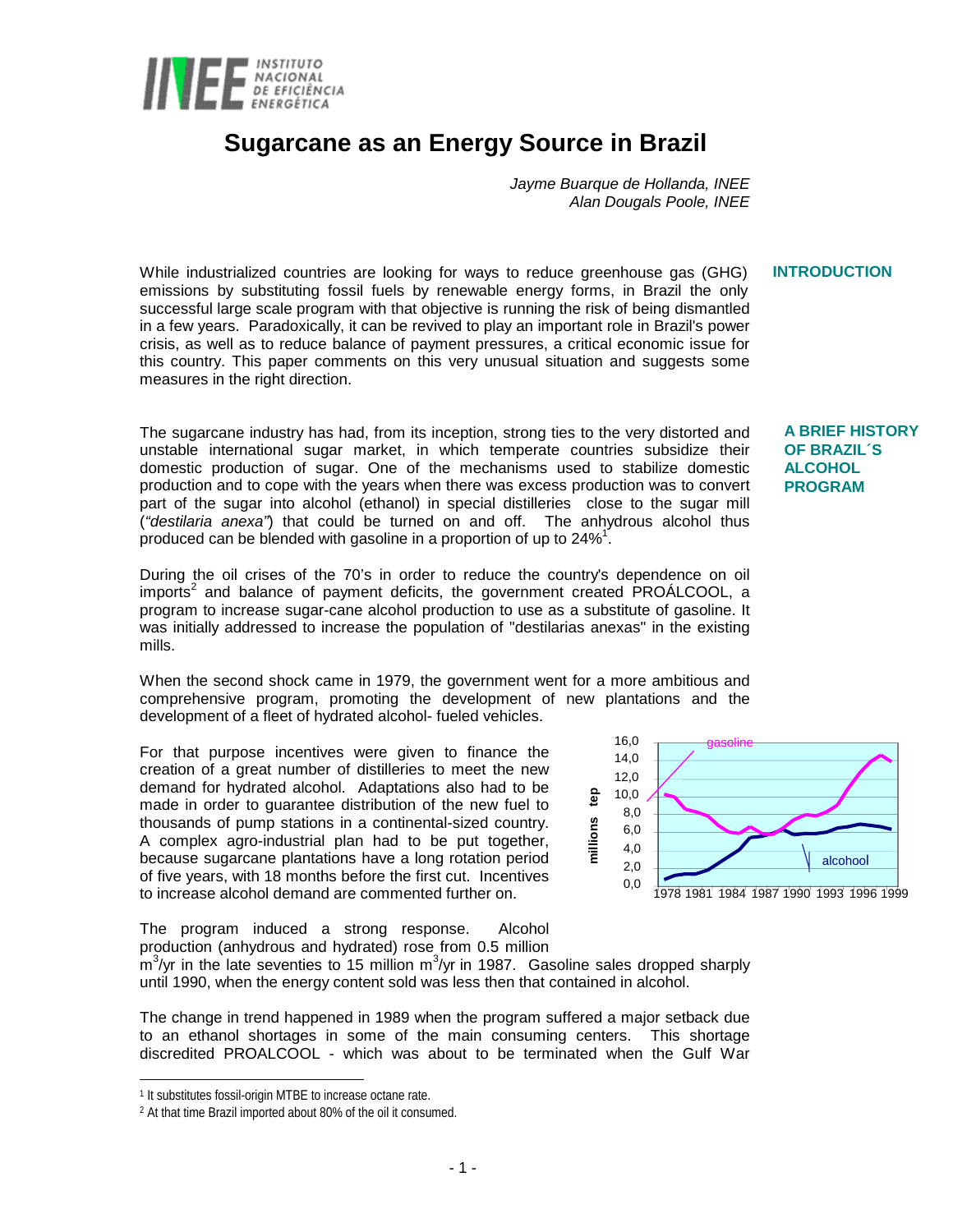

showed the government that this would not be a wise strategy. As a result, consumers lost confidence and sales of hydrated alcohol began a steady decline, reaching 5.1 million m<sup>3</sup> in 2000, from a peak of 10 million m<sup>3</sup> in 1992.

PROALCOOL was never formally terminated, but starting in 1998, subsidies were gradually extinguished and alcohol prices were set to fluctuate with market. It is important to observe that the main objectives of PROALCOOL were achieved, since over US\$ 20 billion in oil imports were avoided, and over the last three years the retail price of alcohol has reached a point where it is competitive with gasoline<sup>3</sup>.

To start the program, government made the use of alcohol vehicles mandatory in its official fleet. To attract new consumers and manufacturers, tax incentives were created. The price for alcohol was set as a fixed percentage of regular gasoline so that the fuel bill with alcohol would be less than that of a gasoline-powered car for a similar use.

Alcohol engines are essentially the same as gasoline engines (Otto cycle) with a higher compression rate. In the beginning of PROALCOOL, existing gasoline engines were retrofitted to run on alcohol. Besides increasing the compression rate, other technical problems had to be solved, such as the corrosion of some car components caused by the water in the fuel and the difficulty to "warm up" the engine on cold days.

The first alcohol vehicles were manufactured in 1979. As the main technical problems were solved, sales of these vehicles boomed. Market penetration averaged 92% between 1983/88. By 1990, over 5 million alcohol alcohol-fueled vehicles were in circulation, and represented an estimated 50% of the fleet.

The 1989 shortage reduced the confidence of consumers with a steep reduction of market penetration to an average of 30% until 1993. This would probably be a sustainable situation, but in 1994 market penetration dropped to 12% and from there on sales dwindled to less than 1%. By this time all the actors originally promoting PROALCOOL lost interest in it, as the economic policy to combat inflation overvalued

local currency, strongly reducing alcohol's competitiveness vis-à-vis gasoline. Oil prices were also at one of their historical lows.

In 1999 the overvalued local currency was set to float and international oil prices tripled during the year, raising gasoline prices in local currency. Since alcohol prices were deregulated and less sensitive to currency changes, the fuel has become 25–50% cheaper than gasoline.

Irrespective of this fact, sales of hydrated alcohol have continued to fall, since 200-300 thousand alcohol vehicles are scrapped per year and only 10 thousand new ones were sold in year 2000. The automobile industry still has a few models but they are hard to find in the market and its sales are not promoted, regardless of the lower cost of the fuel. It acts as if it expects the extinction of this type of vehicle. At present, there are 3.7 million older vehicles in circulation and the distribution network is still in place. To keep the hydrated alcohol market alive, however, it is estimated that 200 thousand new vehicles will have to be sold yearly, a 10% market penetration - perfectly feasible in view of past experience.

This reduction has in part been compensated by increasing demand for anhydrous alcohol in the rapidly increasing new fleet of gasoline vehicles and by a policy to increase

 $\overline{a}$ 

#### 100% % alcohol vehicules sold **% alcohol vehicules sold**80% 60% 40% 20% 0% 1978 1981 1982 1983 1986 1989

**CREATING A MARKET FOR ALCOHOL**

<sup>3</sup> This can remain true at present if international oil prices are remain above 20 US\$/bbl.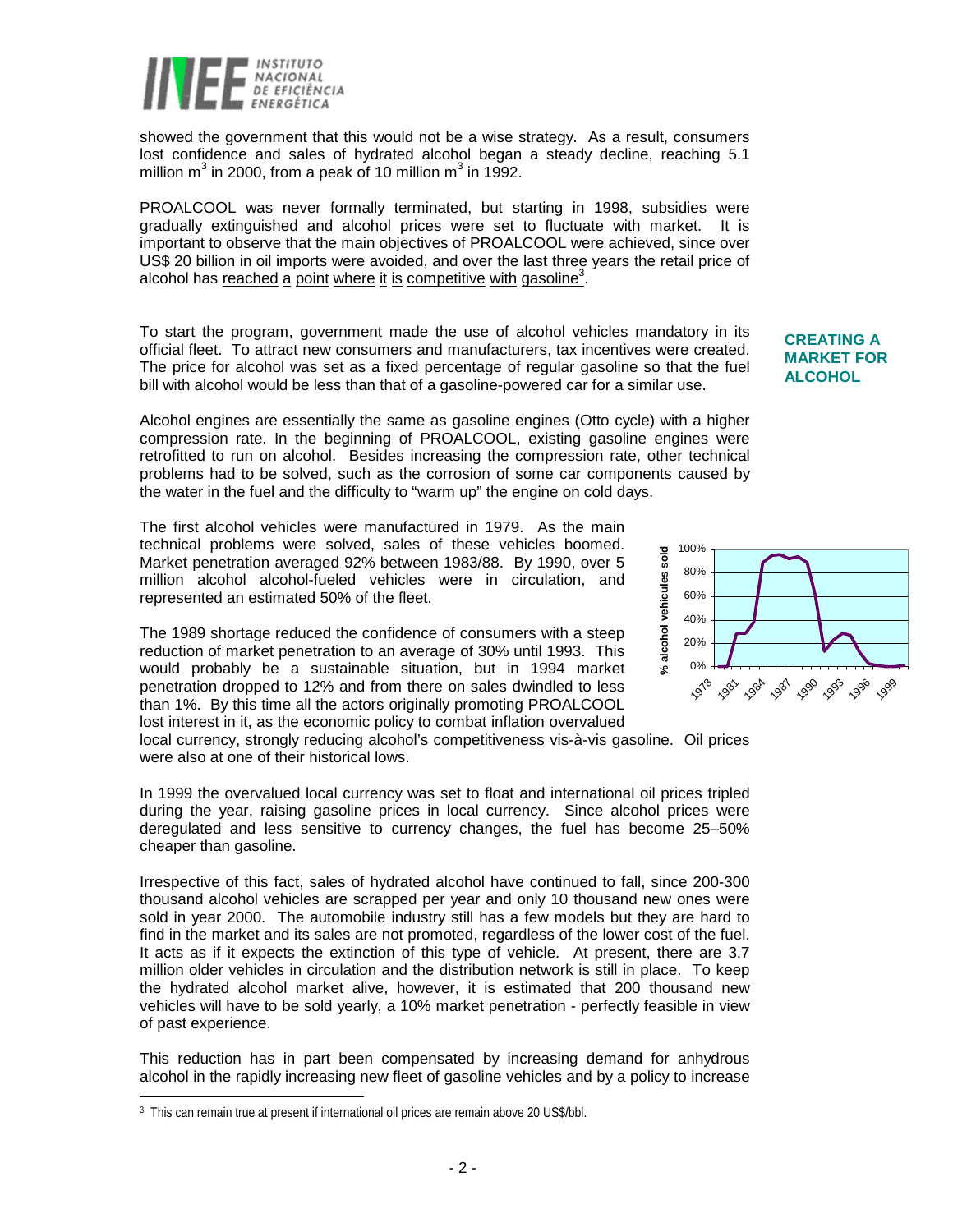

the percentage of alcohol in the blend with gasoline. The combination of these factors increased total alcohol consumption until 1997, but it then declined 20%, to less than 12 million  $m^3$  in 2000.

In 1997 the government again made the use of alcohol vehicles mandatory in the Federal government (the "green fleet") and in vehicles sold with tax exemptions (mainly taxis), but this is restricted to luxury vehicles. The possibility of adding hydrated alcohol to diesel oil, a measure already adopted in Sweden, has been tested in the city of Curitiba with good results. Some advocate the use of flex-fuel vehicles, a solution used in the USA. These initiatives have been very timid and none so far has evolved into something practical.

The sugarcane industry is formed by a complex of over 300 mills and distilleries that produce more or less half of their sugarcane and buy the rest from over 16,000 planters. The production is concentrated in the state of São Paulo, where more than half of production is located. The PROALCOOL program attracted new enterprises and plantations have also spread to other states. Of the total, approximately 50% of the sugarcane was used to produce alcohol fuel in the crop of 2001. In 2000, this industry sold US\$ 4 billion of sugar and alcohol sales netted half that much<sup>4</sup>.

The industry is controlled by private investors and is far from homogeneous. Many are family-controlled groups but many now have professional management, and some have associated in cooperatives. One of them (COPERSUCAR) became a major trader and also runs the most important research center, which has helped boost productivity throughout the years. It is important to note that the experience of the 1970s and 1980s shows that irrespective of its conservative views, this industry can respond very quickly if the opportunities are well understood.

The sugarcane industry has been traditionally owned by Brazilian entrepreneurs but very recently international groups bought the control of three major mills. Until recently, the sector was organized under many associations. Several competing leaderships were developed when the government controlled all alcohol activities. The transition to a market orientation is showing the importance of unifying efforts to seek common goals.

The monetary stabilization plan of 1994 that overvalued the local currency (R\$) in relation to the US\$ put the sugarcane industry under a prolonged financial strain, which was reflected in the reduction of the planted area. Major changes from 1999 on, however, inaugurated a new era for the sugarcane business. Change in the currency policy, the increase in international oil prices and relatively high international sugar prices have stimulated a renewed interest in the development of the sugarcane industry. In this period alcohol prices were also deregulated. At present, the industry is more capitalized and a growth of the crop area is expected in the years to come.

This development is both good and bad news. In the short term it can mean more net revenue for the sector. In the medium term the flexibility to switch production from alcohol to sugar increases the risk of producing an alcohol shortage similar to that observed in 1990, as there is no regulation for alcohol. This could in turn precipitate the end of the use of this fuel.

Since blending with gasoline is close to its technical maximum, the reduction of domestic market for pure alcohol will increase exposure to the export market. Demand for ethanol should increase in the international market, as many countries plan to switch from MTBE. Chances are, however, that this will also be a protected and volatile market as

# **SUGARCANE INDUSTRY**

 $\overline{a}$ 

 $4$  US\$ 1 = R\$ 2 at the time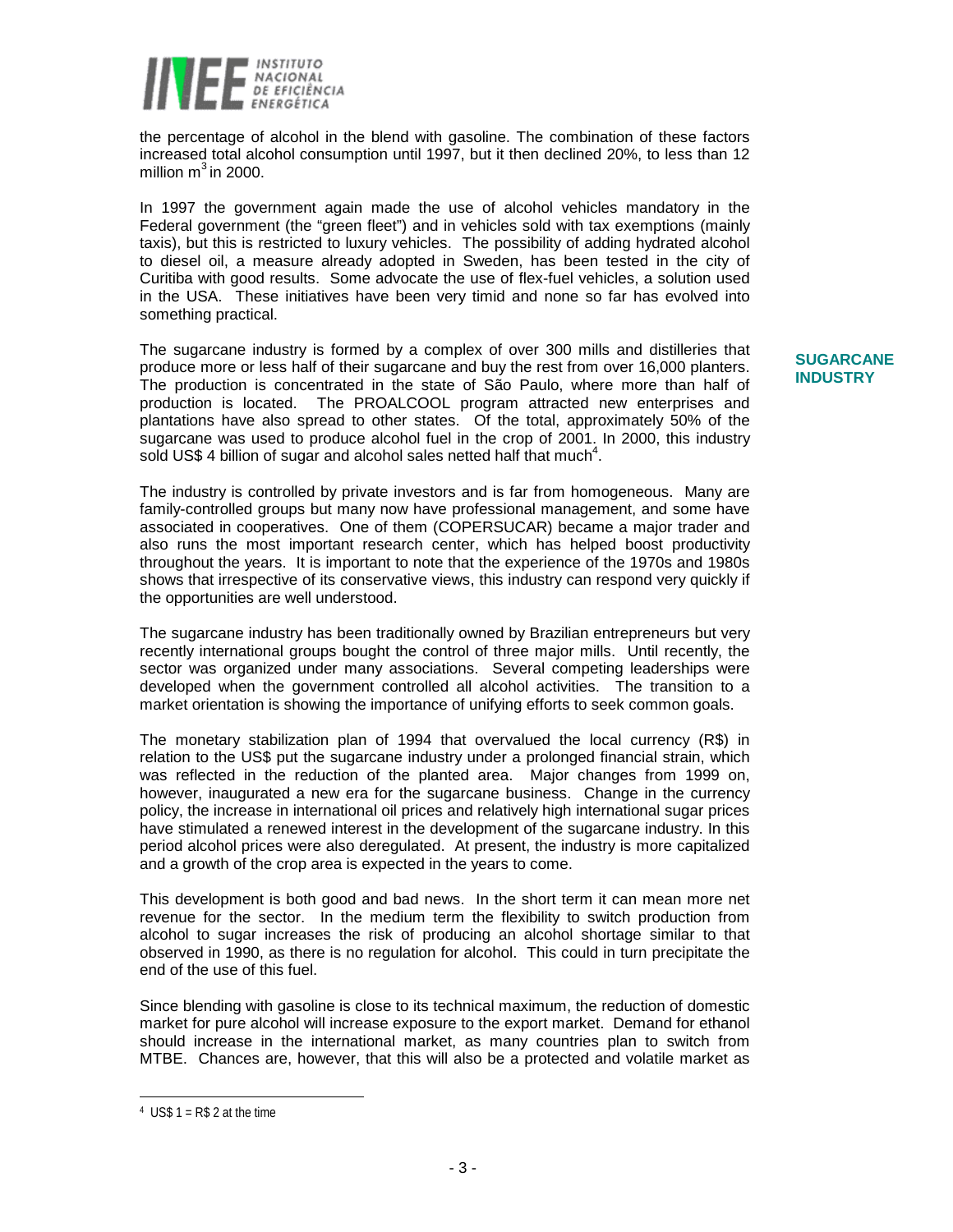

 $\overline{a}$ 

importers will subsidize domestically produced feedstocks - sugar beet in Europe and corn in the USA.

When PROALCOOL was established, critics pointed to the elevated costs of negative regional environmental externalities. Among other issues were: the exacerbation of historical labor problems; water contamination by the stillage<sup>5</sup>; air pollution from the traditional burning of field residues ("queimadas"); and competition with other food and agricultural products.

Many of these problems have been overcome with technological advances. The main remaining problem is the burning of field residues, which pollutes the air with ashes. Federal law requires this practice to end in the near future. This is being achieved through mechanization. The huge quantities of biomass saved can be incorporated to the soil, as well as used to generate additional power.

The choice of this renewable option was motivated at the time solely by strategic and balance of payment considerations. Using this program to reduce GHG emissions was a non-issue in the late 1970s. Nevertheless, on a global scale, it was the largest man-made intervention to substitute a fossil fuel by a renewable fuel, thus reducing GHG emissions. Presently this reduction is estimated to be 9 million  $tC/yr^6$ . The positive effect as well as the relative slow-down of the program from the 90's are visible in a curve of the CO2 emissions compared with Brazil's economy as measured by its GDP.

Other unsought environmental benefits were the considerable reduction of air pollution in the city of São Paulo and the avoided use of MTBE as an octane enhancer - considered today a major environmental problem throughout the world.

The incentives and subsidies for PROALCOOL in the beginning were meant to be transitory because high oil prices would make the ethanol competitive in the long run. Decreasing marginal costs for the renewable fuel were also expected and in fact happened. However, when international oil prices fell in 1986 to levels lower then before the "oil crisis"<sup>7</sup>, the program became a major headache for successive governments<sup>8</sup> as a discontinuation of the subsidies could have a great impact on the economy.

By this time, over US\$ 20 billion had been invested in hundreds of distilleries, over 5 million vehicles and a complex of associated sectors. It was also the most labor-intensive energy form, with a significant positive effect on the balance of payments<sup>9</sup>.

The subsidy to cover the difference between alcohol costs and prices was kept with declining proportions until the end of 1998, when major changes in fuel pricing policy

### **ENVIRONMENTAL ISSUES**



# **SUBSIDIES AND INCENTIVES**

<sup>5</sup> With the then existing technology, for each liter of alcohol, 13 liters of an environmentally very aggressive stillage was produced!

<sup>6</sup>Macedo, I.: "GHG Avoided Emissions in the Production and Utilization of Sugarcane & Ethanol in Brazil", MCT/ 1997.

<sup>7</sup> It should be noted that this was by no means a Brazilian problem. This price drop was not expected by any of the energy analysts of that time.

<sup>8</sup> Proálcool was almost extinguished in 1990 and this did not happen basically because the unexpected Gulf War reminded the prudence of not exposing Brazil to the risks of fuel shortage.

<sup>9</sup> Even when oil prices were very low this was never under US\$ 1 bil /yr. At present, the equivalent to 200.000 bbl/day of gasoline reduces imports on approximately US\$2.2 bil /yr.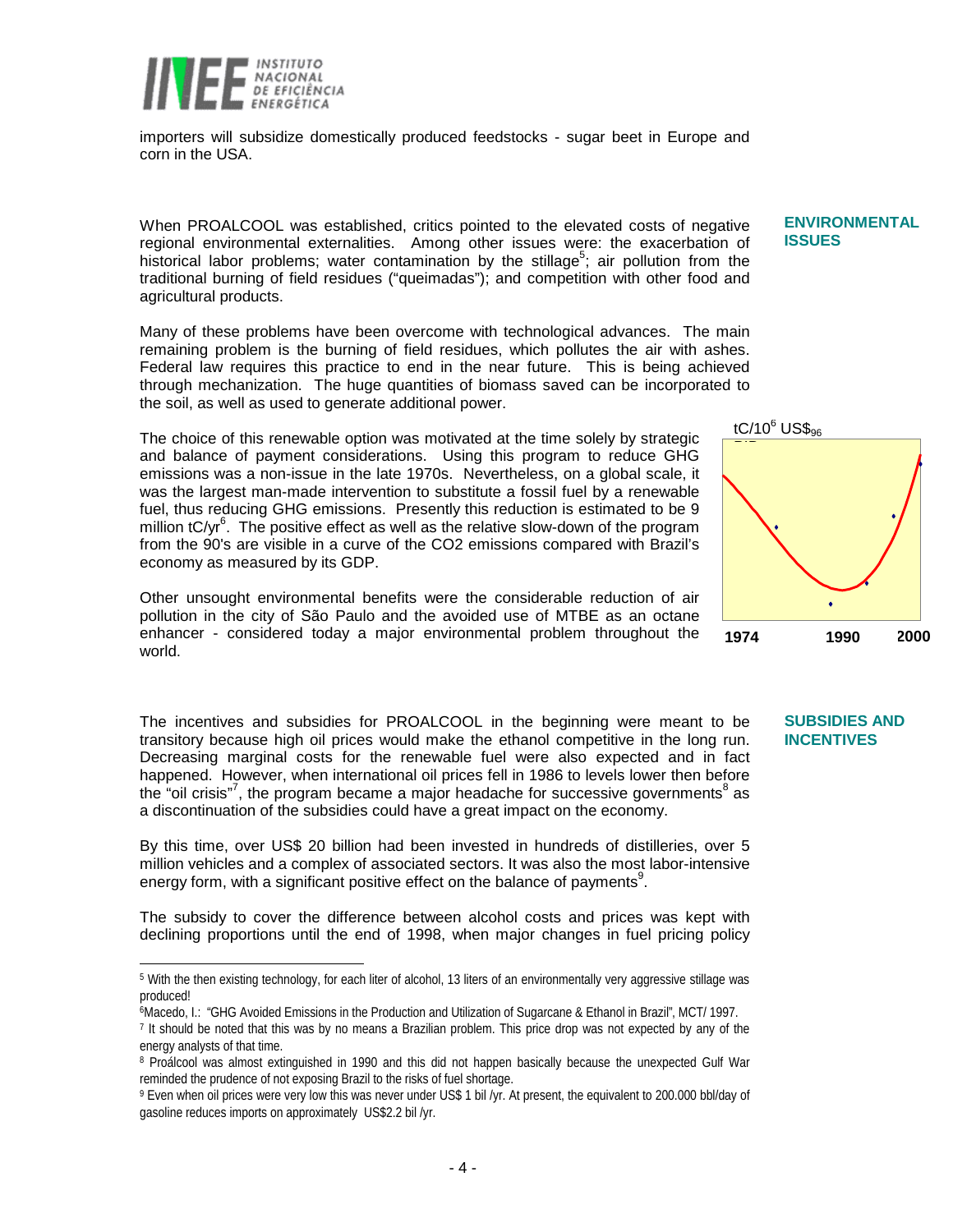

took place. Gasoline prices, until then regulated, were freed to be set by the market. Alcohol subsidies were also gradually extinguished and alcohol prices were also allowed to fluctuate with the market.

Since gasoline and alcohol prices were set to float with market, alcohol pump prices have fallen to levels that make it 25-50% cheaper for the same distance than gasoline. Alcohol is now sold competitively because the sugar-cane industry has been able to increase its productivity steadily from its beginning.

Primary energy in Brazil in 1999 totaled 233 million toe (tons of oil equivalent). Of that total, 34 million toe was supplied by that year's sugarcane crop, equivalent to more than half of the oil and gas production<sup>10</sup>. Of this total, about 11 million toe were burnt in the field. The sugar component of this feedstock was transformed into 7 million toe of alcohol. The 16 million toe in the bagasse was used to produce 6 TWh in 1,000 MW of co-generation facilities in distilleries and sugar mills, as well as process steam needs. Eletrobrás estimates that up to 60TWh can be produced cost-effectively using higher pressure boilers and other conservation practices. New technologies under development could double or triple this output<sup>11</sup>.

Despite being one of the major primary energy sources in Brazil, the sugar-cane industry was never fully accepted as an energy source. This is probably because of its agricultural roots, and the fact that it was privately owned in a government-controlled energy sector.

Petrobrás, the state-owned oil monopoly, which suffered direct competition that affected its refining structure, never accepted the sugarcane industry. Charged by the government with distributing alcohol, Petrobrás imposed the structure of the gasoline distribution system, although gasoline was produced on the coast and alcohol inland. Petrobrás even built MTBE plants (which is being abandoned throughout the world for environmental reasons), although its sale was formally forbidden in Brazil and anhydrous alcohol was cheaper than this additive.

The government agency (IAA) created to stabilize domestic production and international trade was extinguished in 1990. Its termination coincided with very high international sugar prices, when a significant part of alcohol production was diverted to sugar. It came as no surprise that when a government agency was established in 1998 to regulate the fuels sector in Brazil, it was named the "National Petroleum Agency"<sup>12</sup>. Several topics of the 1997 Energy Policy law address the continuation of alcohol as a fuel and requires the National Council of Energy to guarantee its supply to consumers and to keep strategic stocks of fuels but the agency restricted its attention to fossil fuels<sup>13</sup>. The non-existence of any kind of regulation that can prevent a shortage from happening is at the root of the lack of consumer confidence in alcohol.

Another example of lack of coordination is that Brazil decided to develop a program to use natural gas (NG) to power vehicles. These vehicles run on NG and a second fuel. The natural choice would be to adapt the existing alcohol vehicles because NG requires high compression rate vehicles. The conversion, however, is being done mainly with low

 $\overline{a}$ 

# **SUGARCANE AS AN ENERGY RESOURCE AND GOVERNMENT**

<sup>&</sup>lt;sup>10</sup> Brazil produces 85% of its oil needs and is expected to be self-sufficiency by 2005. NG imports from neighbor countries (Bolivia and Argentina) are expected to increase.

<sup>&</sup>lt;sup>11</sup> Instead of burning the biomass to produce steam, it is gasified and the gas used in a turbine.

<sup>12</sup> Agência Nacional do Petróleo – ANP.

<sup>13</sup> Pg. 89 – 90; Setor Energético Brasileiro – Situação Atual e Perspectivas; CNPE; December 2000.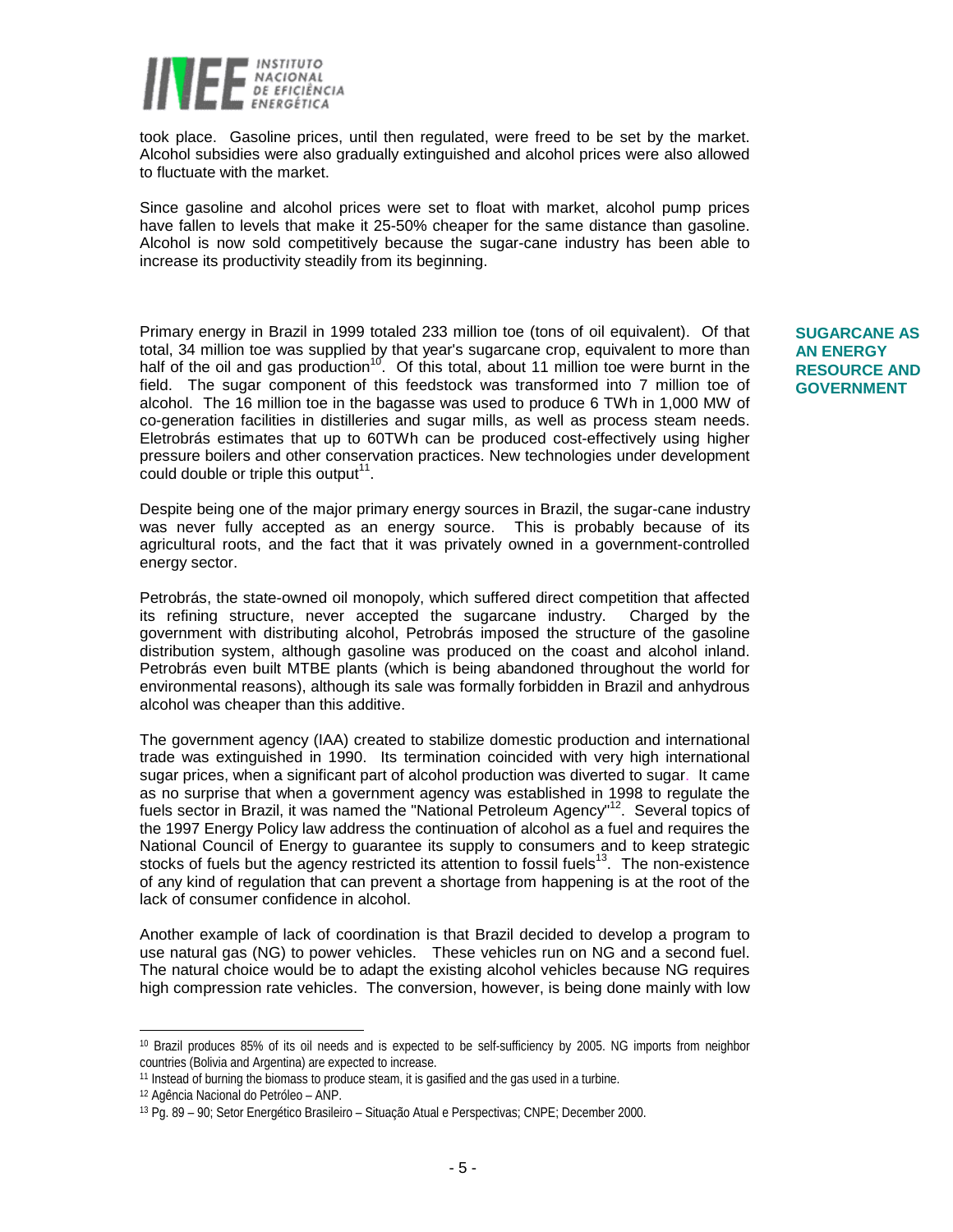

compression gasoline vehicles that operate with a bad performance and with greater emissions even though NG is a "clean" fuel.

The impressive power generation capability (see below) was discarded because, at the time when PROALCOOL was launched, Brazil had a large hydroelectric program. The state-owned power monopoly Eletrobrás did not consider this resource, even though, in many regions, the sugarcane crop coincides with the dry season. A striking illustration of this posture is that very recently, after the opening of the power market, the official plan prepared by Eletrobrás estimated sugarcane to be the most cost-effective source of generation available and at the same time estimated its potential to be substantial. Yet, although problems of power shortage were already well mapped, the myopic point of view of ignoring this potential was kept in the suggested plan, severely reducing the possibility of the sugarcane industry selling power to the grid.

Government affairs with sugarcane industry are categorized basically considering its agricultural characteristics, and are thus treated through the Ministry of Agriculture.

To enable the sugarcane industry to maintain and expand production, it is important for it to keep on increasing its industrial productivity. Technological advances will happen step-by-step as new species and better handling are incorporated - driven by the new stimulus of competition between producers. A quantum jump in overall energy efficiency, however, is feasible in the medium term if the potential do produce and sell power to the grid is fully developed.

The chance for this occurred in 1998, when legislation opened the electricity market, in principle. In practice, the market remains incipient as the new actors are still defining their roles and strategies. A few factors, however, reinforce the power-from-cane strategy as a potentially very effective option. The overall economics are based on the fact that these are thermal plants with a near zero cost fuel, paid in local currency, located near important loads and with capacity to generate in the dry season.

Since PROALCOOL is about 20 years old and many distilleries are close to the end of their life-cycle, the investments to modernize these plants can synergize with the investments needed for power production, thus reducing marginal costs. The new business would need investments of US\$ 6 - 8 billion but would bring this industry a new and more stable revenue stream in the range of US\$ 2 to 3 billion per year, thus contributing to a new financial equilibrium.

The transition from government-owned monopoly into a privately-owned market-driven sector has been shown to be very problematic, with few additions of new electricity generation capacity after many years of reduced investments. Until recently, no power shortages were observed because the evolution demand during much of the 1980s and 1990s was considerably lower than initially projected. After 1994, with monetary stabilization, however, economy started to grow again incorporating a large portion of low-income residential consumers.

Hydro systems supply 90% of Brazil's power needs. To cope with annual and multiyear seasonalities, the reservoirs of the most important basin (Southeast) can store 100 TWh of energy (about three months of demand). This large storage capacity tempted the system operators to treat these reservoirs, even after privatization, in a political rather than technical way. To compensate for the lack of new power additions, the reservoirs

## **POWER FROM SUGARCANE RESIDUES**

### **A PROBLEMATIC TRANSITION FROM MONOPOLY TO POWER MARKET**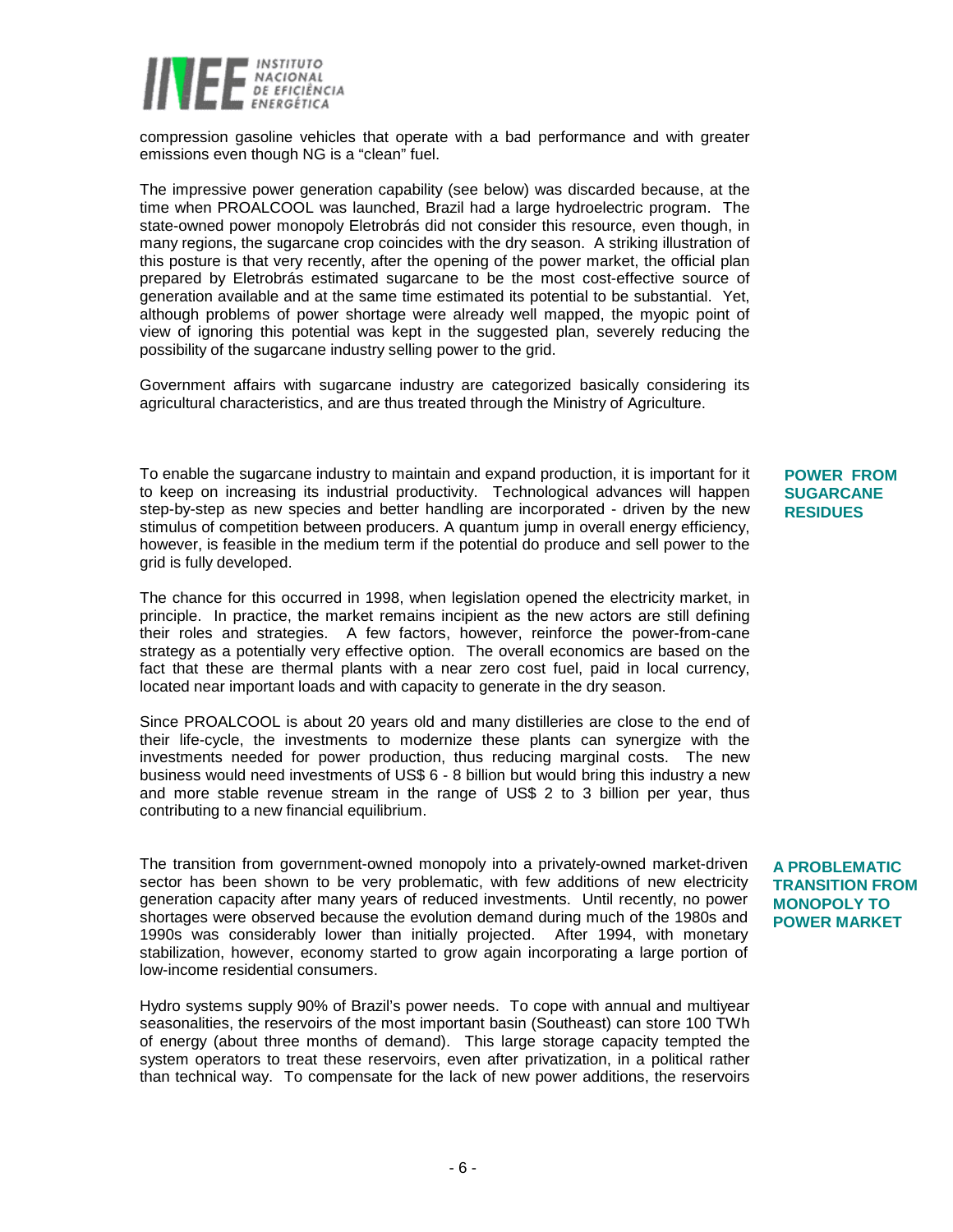

were depleted starting in the mid 1990's, thus increasing the risk of a power shortage, as occurred in the beginning of 2001.

After 1998, as the reservoirs reduced their accumulated storage, it was very clear that some intervention in the market would be necessary, both to reduce growth in consumption and to increase supply. Working to promote conservation has been a sort of taboo in the power sector, and although officially accepted through an official program (PROCEL) it was never undertaken seriously.

Only at the end of April 2001, as the rainy season ended, was the government alerted to the criticality of the situation. By this time the only solutions left were either to impose massive blackouts or to order drastic rationing measures. Due to the great risk of serious economic and social disorganization from blackouts on such a scale, the government opted for rationing, targeting a 20% reduction. The response has been good and has shown that conservation measures are feasible.

Although the development of power from sugarcane biomass would seem to be an obvious choice to address the current power shortage, the government has given it little attention, probably because this sector is not organized. It has insisted on the traditional central planning approach of developing large gas-fired power stations and to facilitate the importation of barges and mobile generators*.* For that purpose, the government, which has been aggressively pushing privatization, had to create a new government enterprise that will act as an energy broker for an emergency period of five years.

If a revival of alcohol vehicle sales does not take place soon, a crisis of availability of alcohol will emerge in an abrupt way as the population of alcohol vehicles drops below a certain threshold level where alcohol distribution costs become unbearable. When this happens, millions of alcohol vehicle owners – mostly lower income – will blame the government for their losses, since it is responsible, by law, to guarantee the availability of fuels. This outcome will also exacerbate balance of payment problems, since the switch to gasoline will increase fossil fuel imports by US\$ 500 million per year. Reducing the exposure to oil imports is also desirable for strategic reasons as recent events in the World have shown.

A new PROALCOOL is not needed, to avoid this outcome as the situation today is very different from that observed in early 1980s: Brazil is almost self-sufficient in oil, alcohol is competitive at present international oil prices, and has the prospect of further cost reductions, especially if its electric power potentials are developed.

Nevertheless, a political initiative the from government working together with the principal stakeholders, such as the sugarcane industry and car manufacturers, is necessary to change the declining trend of hydrated alcohol use. For that purpose government role would be to identify and remove barriers that make the market vulnerable to fluctuations and use its fiscal potential to develop the demand for alcohol vehicles. .

As for power production, sugarcane can play a major role - including in the short term. Going from conventional 21 atmosphere boilers to higher pressures would be a key step. However, for this to happen the industry has to feel comfortable that the market rules will not be changed against them and that the government's short term measures to address the energy crisis will not undermine competition - as they have so far appeared to do.

To move this market, heavy intervention is not necessary. The government's role should be a policy of neutrality and showing confidence in this resource. Many of the



#### **CONCLUSION**